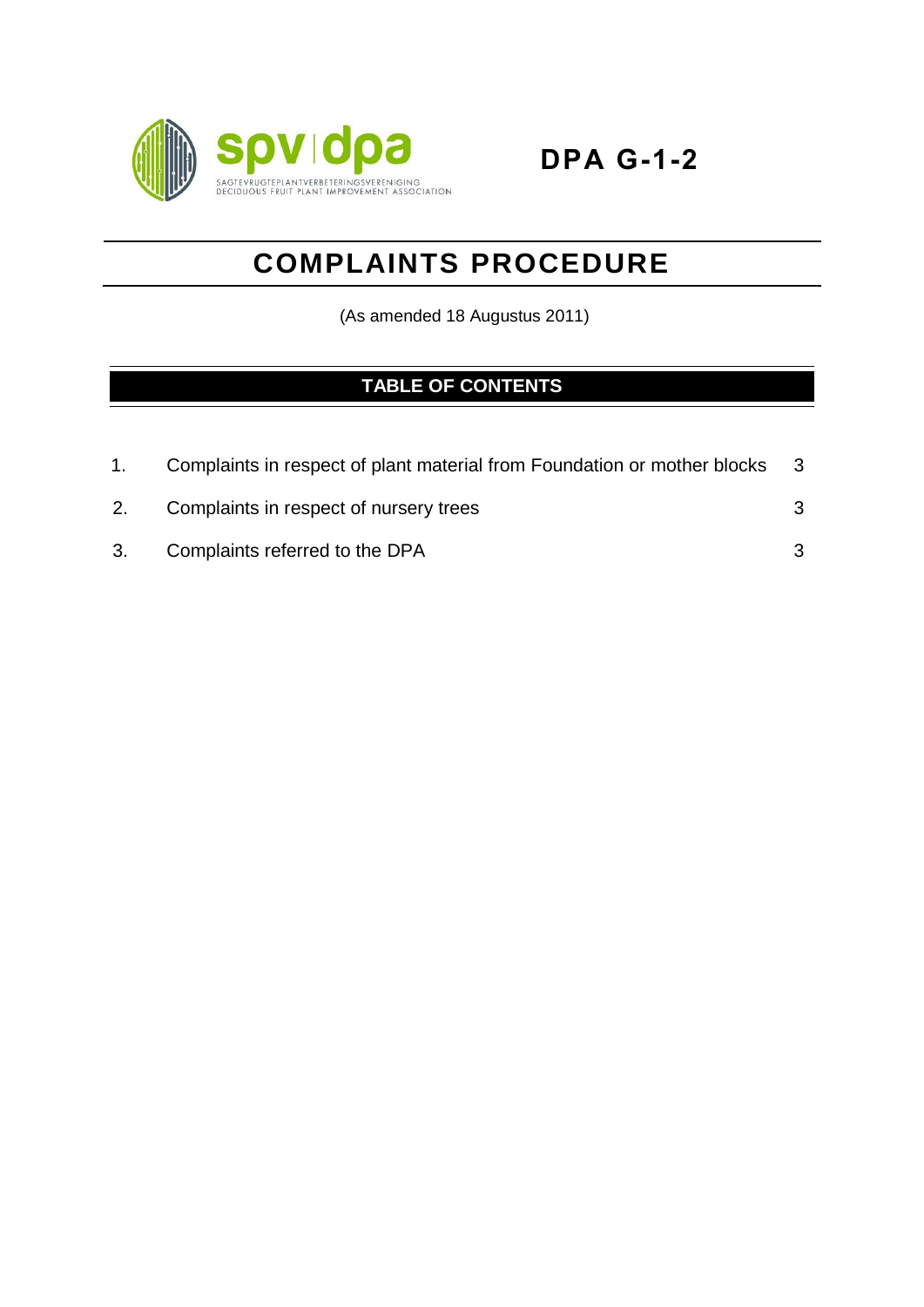#### **1. COMPLAINTS IN RESPECT OF PLANT MATERIAL FROM FOUNDATION OR MOTHER BLOCKS**

Complaints regarding plant material supplied by a PIO to a nursery must be addressed to the PIO concerned, within 5 (five) working days after the plant material was received or the issue became known. The complaint must be followed up and if possible, resolved, within 14 days by the PIO concerned.

## **2. COMPLAINTS IN RESPECT OF NURSERY TREES**

Complaints regarding nursery trees supplied to a producer by a nursery must be addressed to the nurseryman within 5 (five) working days after the nursery trees were received or the issue became known. The complaint must be followed up and if possible, resolved, within 14 days by the nursery concerned.

### **3. COMPLAINTS REFERRED TO THE DPA**

- 3.1 Should a complaint not be resolved satisfactorily within 14 days, the complainant must submit a written complaint (**DPA G-3-1** / **DPA G-3-2**) to the Chairman of the Deciduous Fruit Plant Association (DPA).
- 3.2 All persons involved must treat a formal complaint as strictly confidential during the course of the investigation.
- 3.3 All formal complaints must be acknowledged in writing by the DPA and the parties involved must be informed in writing that the complaint has been received and is receiving attention.
- 3.4 The Chairman will discuss the matter with all the parties involved and will explain the process and determine the time frame of the investigation.
- 3.5 The Chairman my request additional information and documentary evidence from the parties involved in terms of the discretionary authority granted to the Executive Board.
- 3.6 Any inability to provide information as requested may be deemed as an admission of guilt.
- 3.7 Should further inquiry be deemed necessary, the Chairman will appoint an investigating team or an independent expert to investigate the case.
- 3.8 The Chairman may in instances where the cost of the investigation is considerable, demand a deposit or an undertaking from both the parties involved to cover the expenses of the DPA.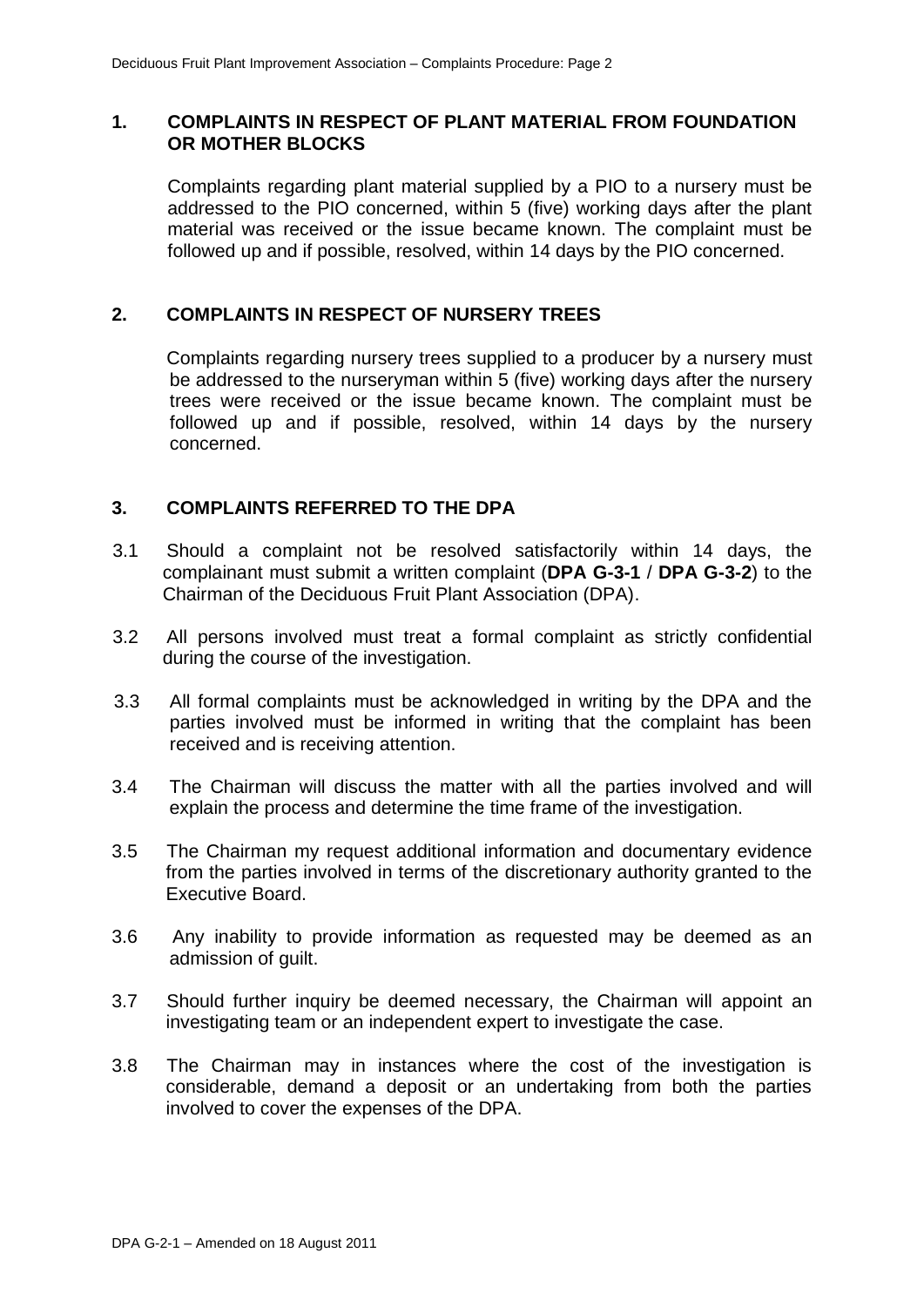- 3.9 The investigating team or the independent expert must investigate the complaint and the nurseryman / PIO or producer involved must be invited to attend the inspection in loco.
- 3.10 Samples taken during the investigation must be taken in the presence of the nurseryman / PIO or producer.
- 3.11 Samples must be analysed by a Government Laboratory or a laboratory registered with the DPA and the Department of Agriculture, Forestry and Fisheries for the specific test to be done.
- 3.12 The Chairman will take the recommendations of the investigating team or the independent expert into consideration in order to reach a conclusion or to consider further steps to be taken.
- 3.13 Should the facts not be contested, the Chairman will render a decision to resolve the complaint on grounds of the evidence available.
- 3.14 Findings of the Chairman and any further steps to be taken must be submitted to the Executive Board for confirmation.
- 3.15 After dealing with the complaint, the DPA must inform the complainant and parties involved in writing of their findings.
- 3.16 Should the Executive Board confirm that the complaint is valid:
	- 3.16.1 the certification of the plant material or graft combination involved must be withdrawn;
	- 3.16.2 the Department of Agriculture, Forestry and Fisheries must be notified via the Registrar of Plant Improvement, Directorate Plant Production, Private Bag X250, Pretoria, 0001, or Room 358, Harvest House, 30 Hamilton Road Arcadia, Pretoria; and
	- 3.16.3 the name of the nurseryman / PIO concerned may be published in the Government Gazette.
- 3.17 In instances where a transgression of the Plant Improvement Act or any other Act occurred, further actions or lawful pursuits may be instituted.
- 3.18 Should the finding show that the complaint was not due to phytosanitary or physical shortcomings of the nursery trees or plant material, the Executive Board may decide that the complainant will be responsible for the cost of the investigation and the laboratory analyses.
- 3.19 Should the complainant not accept the findings of the DPA, he will be entitled to lodge an appeal to the Minister of Agriculture, Forestry and Fisheries.